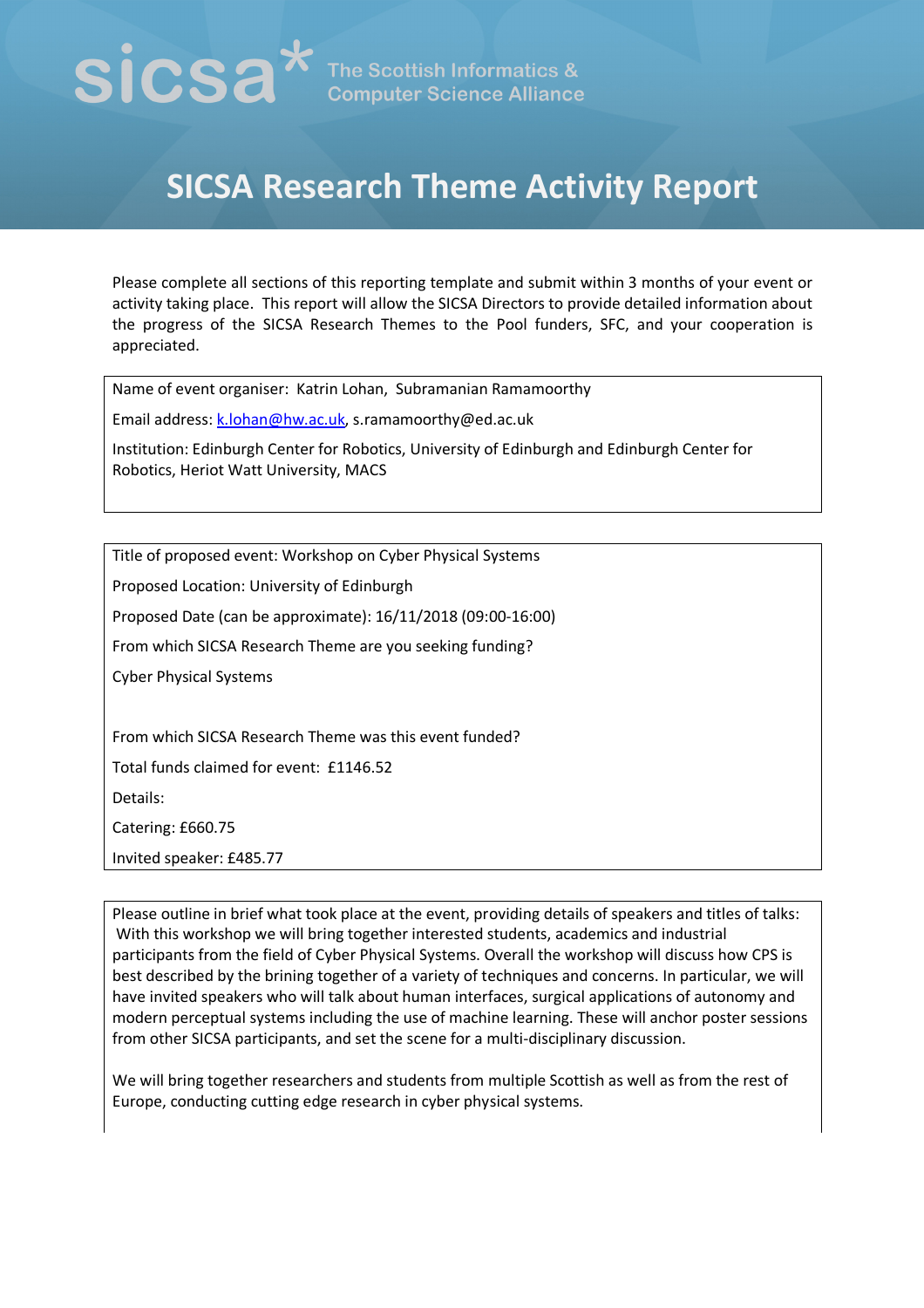The Workshop in Cyber Physical Systems is taking place on 16 November in room G.03, Bayes Center, University of Edinburgh.

Schedule 16.11.2018 08:45-16:00

08:45-09:15 Registration with coffee and biscuits

09:15-09:45 Introduction (Organisers: Katrin Lohan and Subramanian Ramamoorthy)

09:45-10:30 Felicity Mehendale (Honorary Senior Clinical Lecturer, University of Edinburgh)

10:30 - 11:00 Discussion session - Opportunities in healthcare

11:00 - 11:15 Coffee break

11:15 - 12:00 Dr. Alessandra Sciutti (funded by SICSA) (Italian Institute of Technology and University of Genova)

12:00 - 12:30 Discussion session - Machine learning for CPS

12:30-13:30 Lunch break

13:30 - 14:15 Dr Jason Alexander (funded by SICSA) (Lancaster University)

14:15 - 14:45 Discussion session - Humans in the CPS loop

14:45 - 15:45 Poster session

15:45 - 16:00 Closing remarks and next steps

Title and Abstract of invited talks:

# **Felicity Vidya Mehendale MBBS, MS(Gen Surgery) FRCS, FRCS(Plast), EBOPRAS Fellow**

Title: Welcoming Robots to the Surgical Team

Abstract:

Surgery has seen many advances in technology, equipment and the specialisation of surgical teams. However, there are still many unanswered questions and unsolved problems.

Surgeons and medical doctors have limited knowledge of the range of expertise and knowledge amongst robotics researchers. Some familiarity with existing robotic capabilities, could allow clinicians to identify areas where robotics could make a positive difference to clinical medicine. Similarly, some familiarity with what happens inside an operating theatre, may mean that robotics researchers will easily identify areas where their work could make surgical care better.

Interdisciplinary collaboration between clinicians and robotics researchers is therefore crucial - with the aim of finding productive overlaps between clinicians' wish lists and robotic developments that are looking for potential clinical applications.

So this talk gives an overview of surgical practice, focusing on the surgical operation, the operating theatre and early post-operative care; as well as a brief overview of the use of technology and surgical robots; and concludes with a wish list and thoughts on future areas where robotics may help to make surgery better.

# **Dr. Alessandra Sciutti, Italian Institute of Technology**

Title: Mutual understanding for better human-robot interaction.

Abstract:

Humans show a great natural ability at interacting with each other. Such efficiency in joint actions depends on a synergy between planned collaboration and emergent coordination, a subconscious mechanism based on a tight link between action execution and perception. This link supports phenomena as mutual adaptation, synchronization, and anticipation, which cut drastically the delays in the interaction and the need for complex verbal instructions and result in the establishment of intuitive social interaction. We propose that robots should leverage these natural mechanisms to attain mutual understanding with their human partners, by sending and understanding those unconscious signals (e.g., unintentional movements or gazing) which are intrinsic to human movement and provide prospective information about the partner's goals, needs and attentional status. To this aim, I will present several examples of research where the humanoid robot iCub is used as an "interactive probe" to unveil the sensory and motor mechanisms underlying human–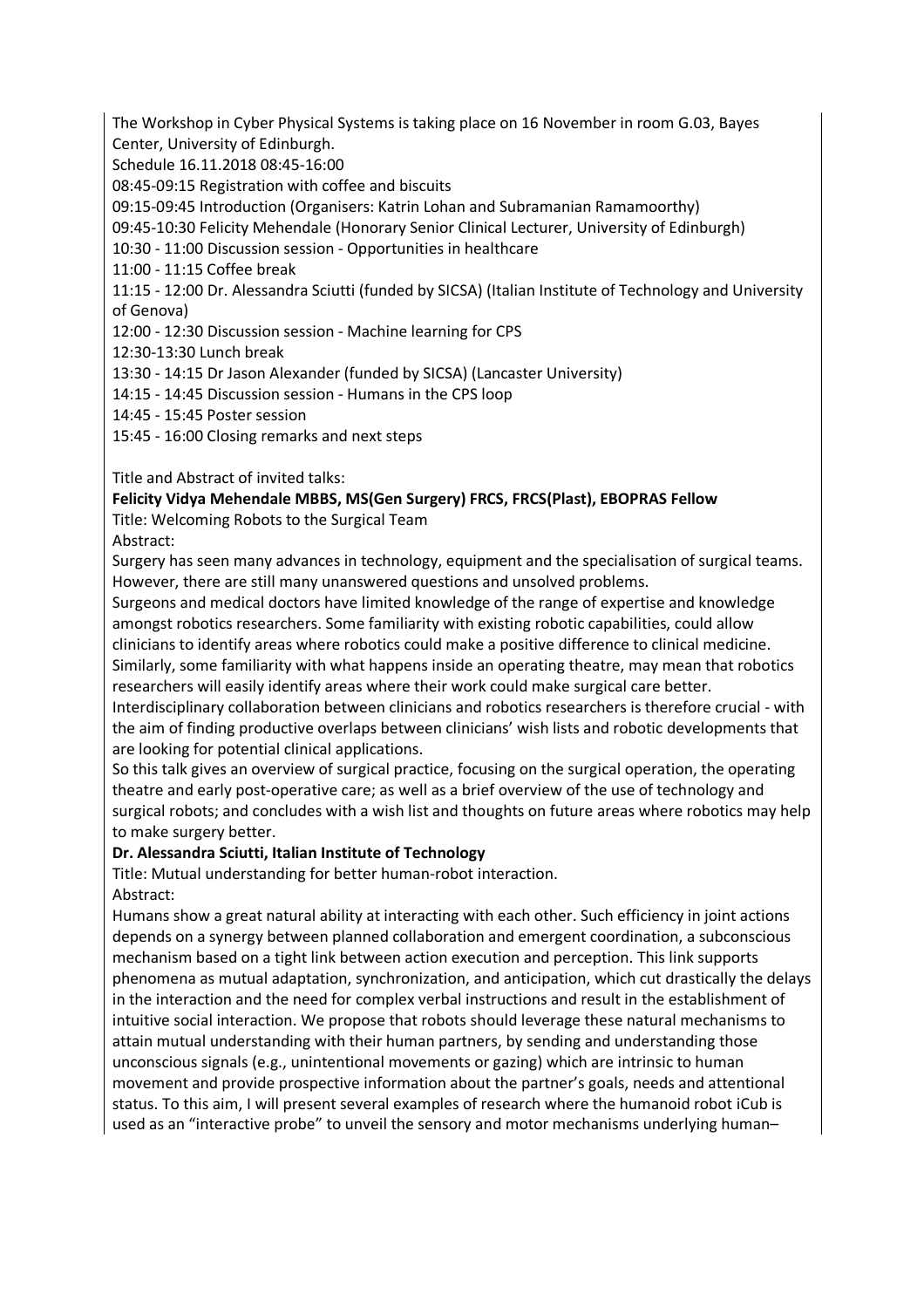human interaction and I will argue that modelling these mechanisms is an important step toward the generation of more human-friendly robots.

### **Dr. Alexander, Lancaster University**

Title: Shape-changing Displays: how can robotics radically change a touchscreen?

### Abstract:

Shape-changing displays dynamically change their physical geometry based on the underlying digital content. They have wide application from 'pop out' buttons on touch-screens to novel physical data representations. While Human-Computer Interaction researchers have begun to explore this area, their efforts are constrained by technology availability and limited cross-disciplinary collaboration with researchers with mechatronics, robotics, and material science expertise. This talk will describe shape-changing displays and the grand challenges faced by the field. It will particularly highlight areas where robotics can play a key role in their development as an undisguised call for collaborators who are interested in bringing their expertise to this area.

Participants:



### **Outcomes:**

Please give details of any research papers that have come or are pending as a result of this activity:

Please provide details of any grant applications that have come or are pending as a result of this activity:

Currently Dr. Alexander and Dr. Lohan are working on a EPSRC project proposal as a result from this workshop.

Please provide details of any further outcomes that have come as a result of this activity: